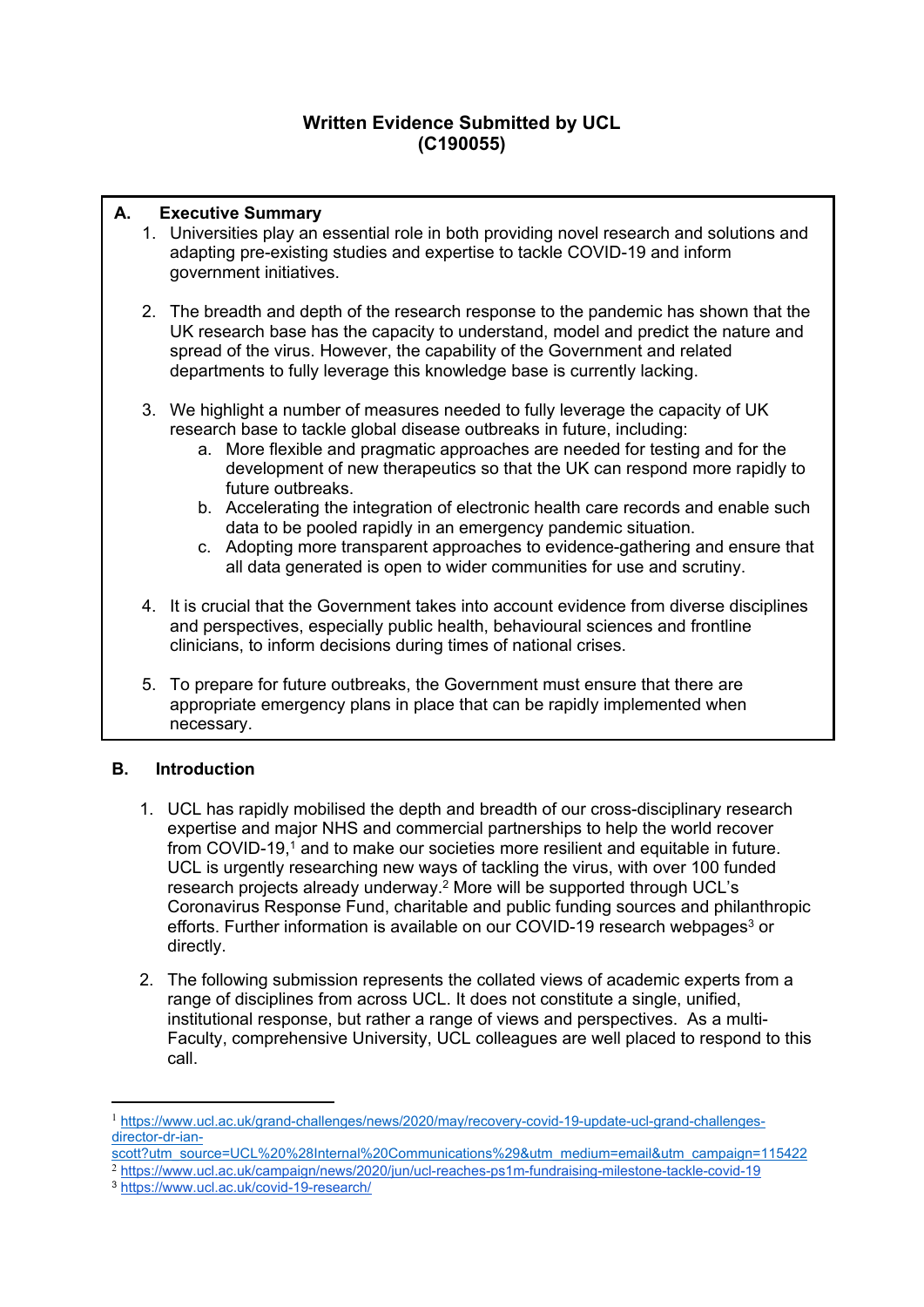- 3. This response has been prepared by UCL Public Policy<sup>4</sup> with contributions from: Professor David Alexander (Institute for Risk and Disaster Reduction); Dr Robert Aldridge and Dr Henry Potts (Institute of Health Informatics); Dr Jo Billings (Institute of Mental Health); Professor Ariberto Fassati (Division of Infection and Immunity); Dr Guy Harling and Dr Nigel Field (Institute for Global Health); Professor Graham Hart and Professor Dame Anne Johnson (Faculty of Population Health Sciences); Dr Efrosyni Konstantinou (Faculty of the Built Environment); Professor Susan Michie (Division of Psychology and Language Studies); Professor Hugh Montgomery (Division of Medicine); Dr Jasmina Panovska-Griffiths (Institute of Epidemiology and Health); Professor Sarah Pett (Institute of Clinical Trials and Methodology); Professor Geraint Rees (Faculty of Life Sciences); Professor Rebecca Shipley (UCL Mechanical Engineering); Dr Chris Tyler (Department of Science, Technology, Engineering and Public Policy) and Professor Bryan Williams (UCL Institute of Cardiovascular Sciences).
- 4. We would be pleased to speak further about any element of our response. Please contact Professor Graham Hart ([g.hart@ucl.ac.uk\)](mailto:g.hart@ucl.ac.uk) and Ms Audrey Tan ([audrey.tan@ucl.ac.uk](mailto:audrey.tan@ucl.ac.uk)) in the first instance, and we will be able to direct you to the individual contributor or to the appropriate expertise in UCL.

### **C. The contribution of research and development in understanding, modelling and predicting the nature and spread of the virus**

5. UCL researchers have contributed to national efforts to address COVID-19 in a number of ways, including:

# 6. **Understanding the virus**

- a. The new COVID-19 Genomics UK Consortium in which UCL is leading the genome sequencing of viruses in London – is delivering large scale, rapid sequencing of the whole virus genome in people with confirmed COVID-19.<sup>5</sup> The ability to monitor changes in the virus at a national scale is critical for planning effective public health interventions.
- b. The 'Virus Watch' study, led by UCL and UCLH, is testing thousands of people for COVID-19 antibodies across the country to record in real time how the virus spreads among communities and NHS workers.<sup>6</sup> The fast track funding by MRC of 'Virus Watch' will provide vital real time evidence of transmission, with the potential to identify local outbreaks or more generalised surges in incident infection. Within this a separate award to UCL allows us to undertake a hospital-onset infection study, which will determine whether local sequencing can provide more granular data to impact the efficiency of infection control measures and ultimately reduce the spread of hospital acquired infection.
- c. The UCL Genetics Institute is leading an international research team that has analysed virus genomes from over 7,500 people infected with COVID-19 and characterised patterns of diversity of SARS-CoV-2 virus genome, offering clues to direct drugs and vaccine targets.<sup>7</sup> They developed a new interactive, open-source online application so that researchers across the globe can

<sup>6</sup><https://www.ucl.ac.uk/news/2020/apr/virus-watch-study-launched-monitor-spread-covid-19-across-england> <sup>7</sup> <https://www.ucl.ac.uk/news/2020/may/mutations-sars-cov-2-offer-insights-virus-evolution>

<sup>4</sup> <https://www.ucl.ac.uk/public-policy/>

<sup>5</sup> <https://www.cogconsortium.uk/> ; [https://www.ucl.ac.uk/news/2020/mar/leading-ucl-scientist-joins-major-new](https://www.ucl.ac.uk/news/2020/mar/leading-ucl-scientist-joins-major-new-alliance-map-spread-coronavirus)[alliance-map-spread-coronavirus](https://www.ucl.ac.uk/news/2020/mar/leading-ucl-scientist-joins-major-new-alliance-map-spread-coronavirus)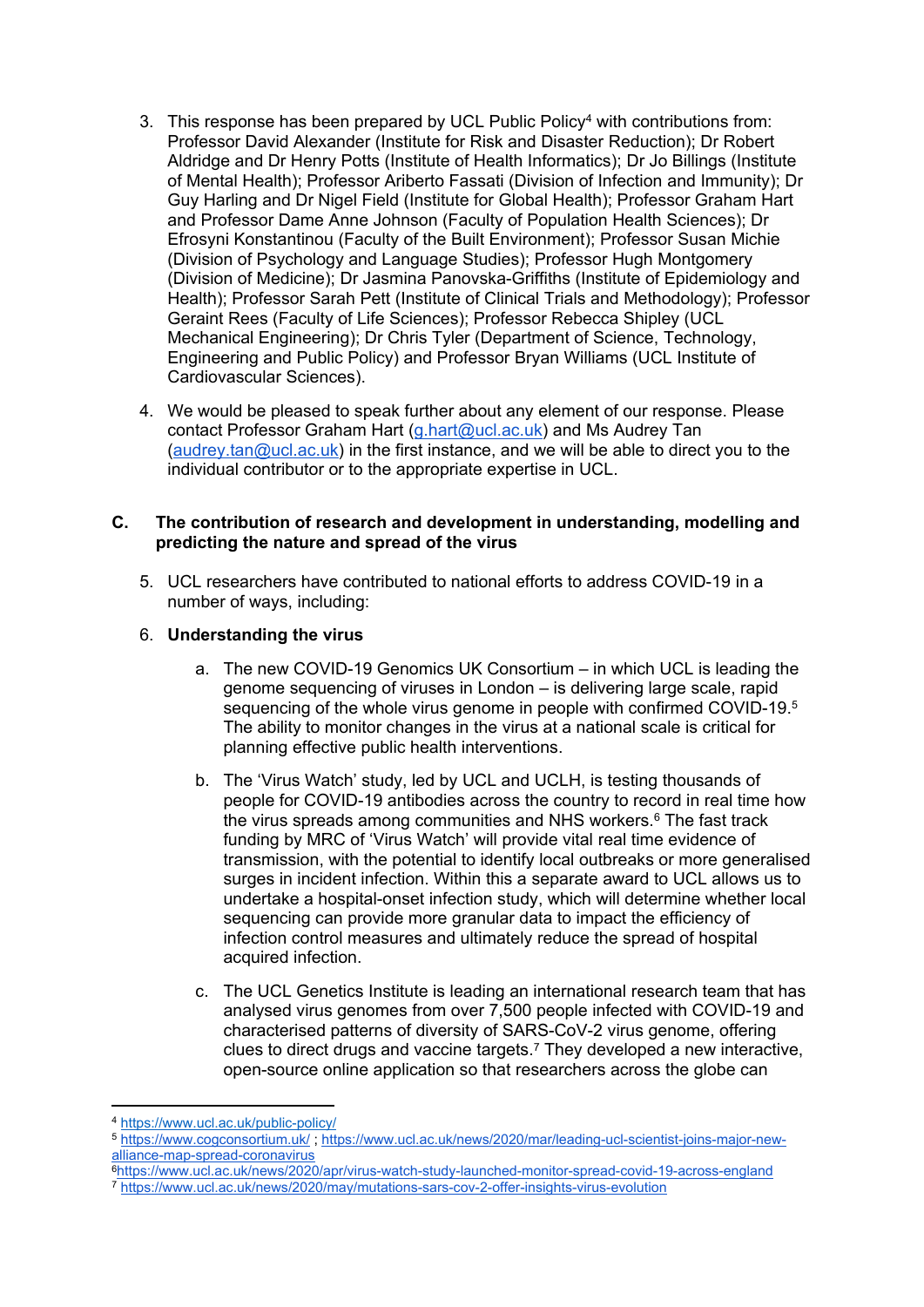review the virus genomes and apply similar approaches to better understand its evolution.

# 7. **Treatment**

- <span id="page-2-0"></span>a. A consortium spanning UCLH clinicians, UCL engineers and Mercedes AMG High Performance Powertrains focused their combined expertise on the largescale manufacture of non-invasive respiratory support technology: continuous positive airway pressure (CPAP) devices. The UCL-Ventura CPAPs were rapidly manufactured at scale and have been delivered to over 60 hospitals.
- b. Vax-Hub, co-led by Professor Martina Micheletti (UCL Department of Biochemical Engineering) and Professor Sarah Gilbert (Jenner Institute, University of Oxford), is accelerating the manufacturing process for a COVID-19 vaccine.<sup>8</sup>

# 8. **Assessing the impacts of the virus**

- a. NIHR support for further research on the increased risk of morbidity and mortality in black and minority ethnic (BAME) populations builds on the Institute of Global Health's preliminary work demonstrating the unequal impact that COVID-19 has had on these populations.<sup>9</sup> Lower socio-economic status was also identified as a risk factor for poorer outcomes by UCL researchers, as was increased risk in those living with cardiovascular disease.
- b. The UCL Institute of Health Informatics (IHI) used modelling to quantify how access to accommodation can mitigate the impact of the pandemic on people experiencing homelessness in England, and reduce the burden on acute hospitals.<sup>10</sup> The IHI also led the study at the start of lockdown that provided estimates of excess mortality from COVID-19 and called for stronger lockdown measures.<sup>11</sup>
- c. UCL's Division of Psychiatry has already informed clinical guidance to support the mental health of frontline healthcare workers.<sup>12</sup> Dr Daisy Fancourt of the Faculty of Population Health Sciences is leading a large scale survey to understand the psychological and social effects of COVID-19.<sup>13</sup>

#### **D. The capacity and capability of the UK research base in providing a response to the outbreak, in terms of:**

- 9. **Advice to government, public bodies and others on managing the outbreak**
	- a. **Future decisions should include a broader reflection of implications and impacts, particularly economic and societal issues, through taking into account a diversity of expertise.** For example, the Terms of Reference for this inquiry omitted 'the development of behavioural, social and environmental interventions'. Without a vaccine or effective primary therapeutics, these are

<sup>8</sup> <https://www.ucl.ac.uk/biochemical-engineering/research/research-and-training-centres/vax-hub>

<sup>9</sup> <https://www.ucl.ac.uk/news/2020/may/bame-groups-two-three-times-more-likely-die-covid-19>

<sup>10</sup> <https://www.medrxiv.org/content/10.1101/2020.05.04.20079301v1>

<sup>11</sup> [https://www.ucl.ac.uk/news/2020/mar/new-estimates-excess-mortality-covid-19-suggest-stronger-suppression](https://www.ucl.ac.uk/news/2020/mar/new-estimates-excess-mortality-covid-19-suggest-stronger-suppression-measures-needed)[measures-needed](https://www.ucl.ac.uk/news/2020/mar/new-estimates-excess-mortality-covid-19-suggest-stronger-suppression-measures-needed)

<sup>12</sup> Billings, J., Greene, T., Kember, T., Grey, N., El-Leithy, S., Lee, D., Kennerley, H., Albert, I., Robertson, M., Brewin, C.R. and Bloomfield, M.A.P. (2020) Supporting Hospital Staff During COVID-19: Early Interventions. Occupational Medicine. Published online May 25, 2020.

<sup>13</sup><https://www.ucl.ac.uk/news/headlines/2020/mar/new-study-psychological-and-social-effects-covid-19>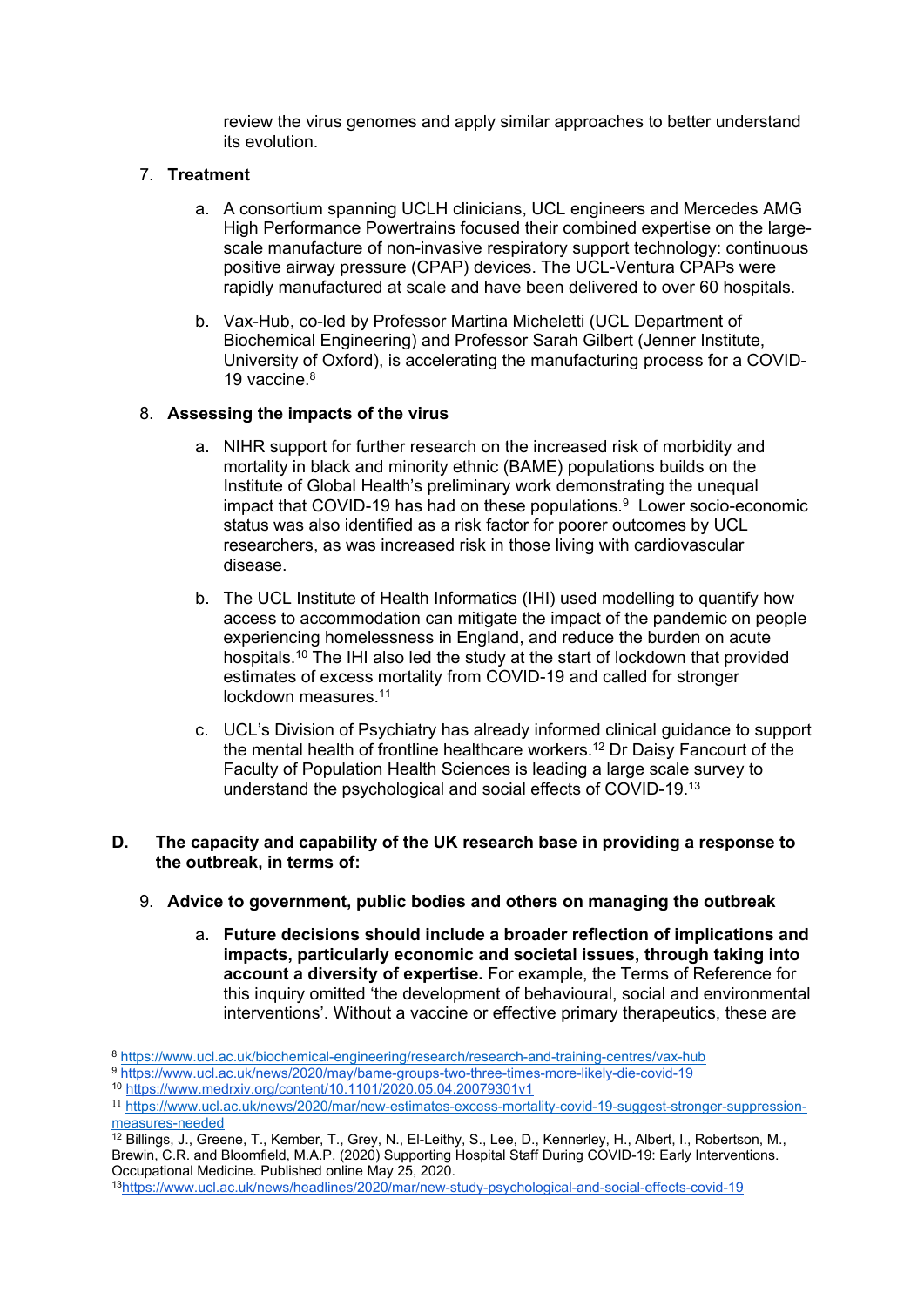key to preventing outbreaks becoming epidemics and to suppressing epidemics/pandemics once established.

- b. National academies, learned societies, and royal colleges, as well a Departmental scientific advisory groups, chief analyst networks, and the Chief Scientific Advisor networks have the diversity of expertise to provide interdisciplinary insights and perspectives.
- c. Researchers from the UCL Institute of Global Health have led two pieces of analyses within the Royal Society convened Data Evaluation and Learning for Viral Epidemics (DELVE) group regarding the 'Test and Trace' programme<sup>14</sup> and minimising hospital-acquired infections.<sup>15</sup> **Universities can play a key role in engaging with public bodies, such as PHE, NHSE and the ONS to contribute to research that feeds directly into government responses**, such as SAGE and its sub-committees.

# 10. **The development of testing, diagnostic methods and technologies**

a. The UK has a world class base of researchers and development teams who are responding to the outbreak. For example, the success of the UCL-Ventura CPAPs (see Section C.7.a.) was due to **the rapid mobilisation of an interdisciplinary team to focus on a clearly defined, immediate need, and was possible because of the long-standing collaborations between the academic, clinical and industrial partners.**

# 11. **The development and testing of vaccines**

a. UCL and the University of Oxford are co-leading Vax-Hub (see Section C.6.b.). The UCL Vax-Hub is currently concentrating on the development of large-scale manufacturing processes to ensure the rapid mass production of the vaccine candidate ChAdOx1 nCoV-19 vaccine at Oxford's Jenner Institute. One of our partner hospitals - UCLH - is one of the largest recruiting sites to the phase 2/3 study to determine the efficacy, safety and immunogenicity of the vaccine candidate. UCLH has begun recruiting at least 500 healthcare workers who have patient facing roles. Additionally, over 2,000 participants have been recruited to vaccine studies at UCL and associated hospitals.

# 12. **The development and testing of therapeutics**

- a. Across the UK, 48 clinical trials for COVID-19 have been rapidly established.<sup>16</sup> The UCL Institute of Clinical Trials & Methodology, which hosts the MRC Clinical Trials Unit (CTU), has been vital to the successful delivery of early results from trials with regard to treatment and prevention. The MRC CTU is involved with delivering CoVaC-01 and CoVaC-02; PENTA-CORONA; INSIGHT-11; ACTT-DMDD 20-000/INSIGHT-010; INSIGHT-13; TICO; COVID-PRACTICAL and INSIGHT-012.<sup>17</sup>
- b. Additionally, academics from the MRC CTU have been members on numerous expert panels, including those advising the Chief Scientific Officer with regard to potential therapeutic candidates for national clinical trials. This includes the Expert COVID-19 Prevention Panel convened by the Chief Medical Officer and the Global Effort on COVID-19 Health Research convened by DHSC/UKRI.

<sup>14</sup> [https://rs-delve.github.io/reports.html\)](https://eur01.safelinks.protection.outlook.com/?url=https%3A%2F%2Frs-delve.github.io%2Freports.html&data=02%7C01%7C%7C0da32c4a86654f999d8e08d8226495b0%7C1faf88fea9984c5b93c9210a11d9a5c2%7C0%7C0%7C637297162686117329&sdata=w8WaGdbmghjZwoSHC48N6H8sK0briY3QhNwKSxBmp64%3D&reserved=0)

<sup>15</sup> [https://rs-delve.github.io/reports/2020/07/06/nosocomial-scoping-report.html](https://eur01.safelinks.protection.outlook.com/?url=https%3A%2F%2Frs-delve.github.io%2Freports%2F2020%2F07%2F06%2Fnosocomial-scoping-report.html&data=02%7C01%7C%7C0da32c4a86654f999d8e08d8226495b0%7C1faf88fea9984c5b93c9210a11d9a5c2%7C0%7C0%7C637297162686127288&sdata=vzKlBZGWaFPSoBNhmDbCJ%2FgWJH7GYQ0P0yZs6zH%2BG4Y%3D&reserved=0)

<sup>16</sup> <https://www.nihr.ac.uk/covid-studies/>

<sup>17</sup> <https://www.ctu.mrc.ac.uk/news/news-stories/2020/march/mrc-ctu-at-ucl-response-to-covid-19-pandemic/>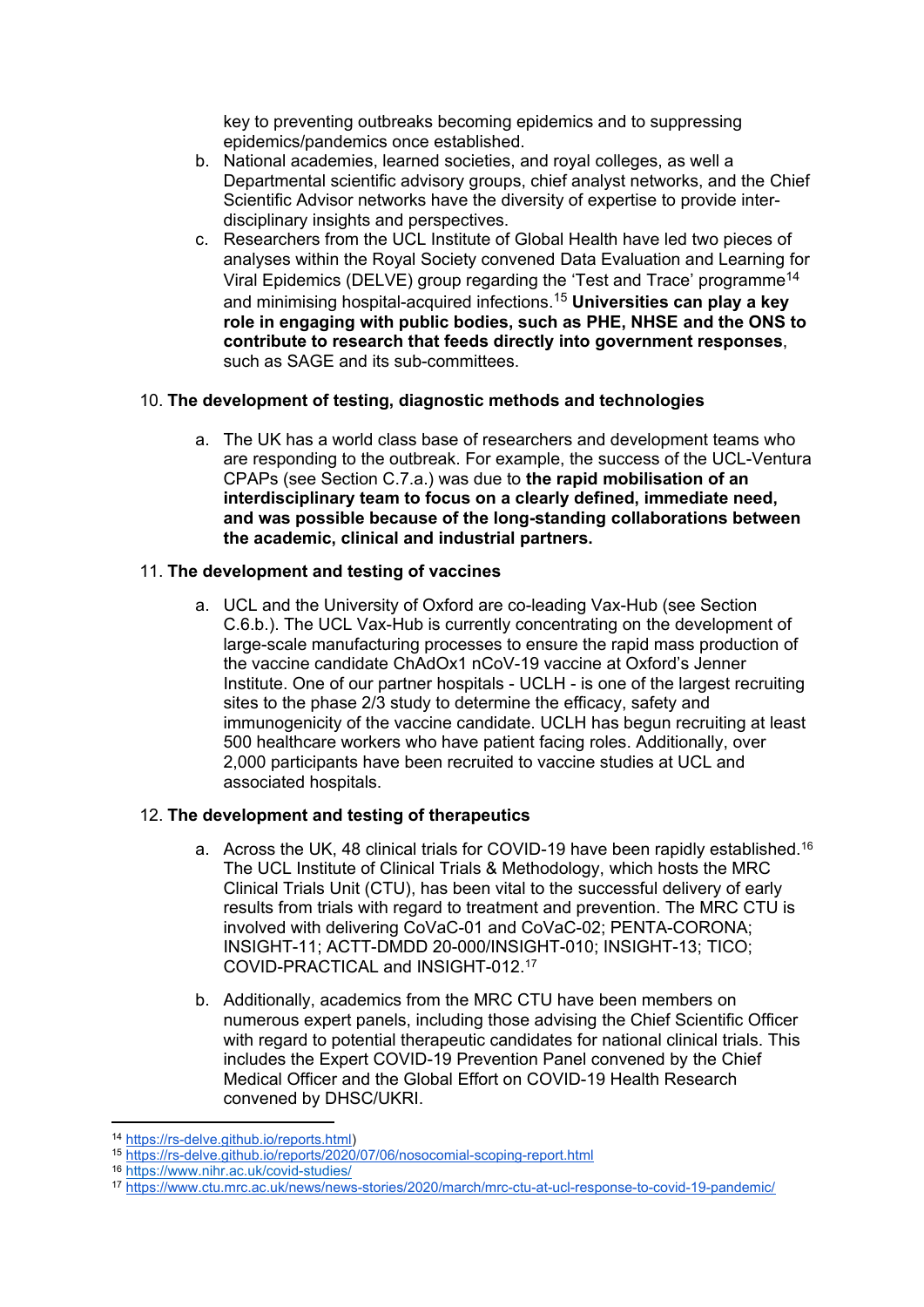c. UCLH is participating in the RECOVERY trial, which has enrolled >11,000 patients across 175 NHS hospitals to test six drug candidates (Lopinavir-Ritonavir, low dose Dexamethasone, Hydroxychloroquine, Azihtromycin, Tocilizumab and convalescent plasma). To date, results have concluded that hydroxychloroquine provides no clinical benefit in hospitalised patients,<sup>18</sup> but that dexamethasone may substantially reduce mortality in severely ill patients with COVID-19. Given that it is an inexpensive, readily available drug, this finding has the potential to immediately save lives worldwide.<sup>19</sup>

# **E. The flexibility and agility of institutions and processes to respond on the above during a crisis including:**

# 13. **The availability and responsiveness of funding**

- a. The flexibility and ability of UK research to respond to the crisis was hampered by a workforce employed on short-term, project-based contracts. In some cases, grant funding has been delayed due to the pandemic halting research activity and has consequently left junior colleagues and early career researchers facing a full or partial loss of salary with many initially unable to access the Government's furlough scheme.
- b. While COVID-19-specific funding calls were introduced very quickly, they were still slow compared to the pace of developments in the real world. **Working with UKRI to create a national contingency fund (and asking all funding bodies to do likewise) would assist for future mitigation planning.**

# 14. **The optimal functioning of regulatory and ethical processes**

- a. The MHRA approved the UCL-Ventura CPAP device (see Section C.6[.a](#page-2-0).) within just 36 hours of the application's submission. This was only possible due to a close collaboration between the team and the regulatory body and the team's ability to demonstrate like-for-like in terms of performance. In order to facilitate similarly effective collaborations between regulators and researchers, **the MHRA and similar bodies should offer routes for fasttrack approval where researchers who build on existing approveddevices are taken through an expedited approval process.**
- b. While considerable funding and focus in the UK has been placed on the RECOVERY mega-trial (see Section D.12.c.), the centralised approach has hindered research and innovation in testing other therapeutics. The rapidly evolving nature of the pandemic requires a more dynamic approach to regulatory and ethical processes. The 20 NIHR Biomedical Research Centres (BRCs) form the NIHR's experimental medicine infrastructure, which enables researchers to develop clinical applications from scientific breakthroughs and to translate these discoveries into new treatments for patients.<sup>20</sup> **The capabilities of the BRC experimental medicine infrastructure should be better utilised to facilitate greater innovation and research as the pandemic evolves.**

<sup>18</sup> <https://www.recoverytrial.net/files/hcq-recovery-statement-050620-final-002.pdf>

<sup>19</sup> [https://www.ucl.ac.uk/joint-research-office/news/2020/jun/steroid-drug-reduces-mortality-hospitalised-covid-19](https://www.ucl.ac.uk/joint-research-office/news/2020/jun/steroid-drug-reduces-mortality-hospitalised-covid-19-patients) [patients](https://www.ucl.ac.uk/joint-research-office/news/2020/jun/steroid-drug-reduces-mortality-hospitalised-covid-19-patients)

<sup>&</sup>lt;sup>20</sup> <https://www.nihr.ac.uk/explore-nihr/support/experimental-medicine.htm>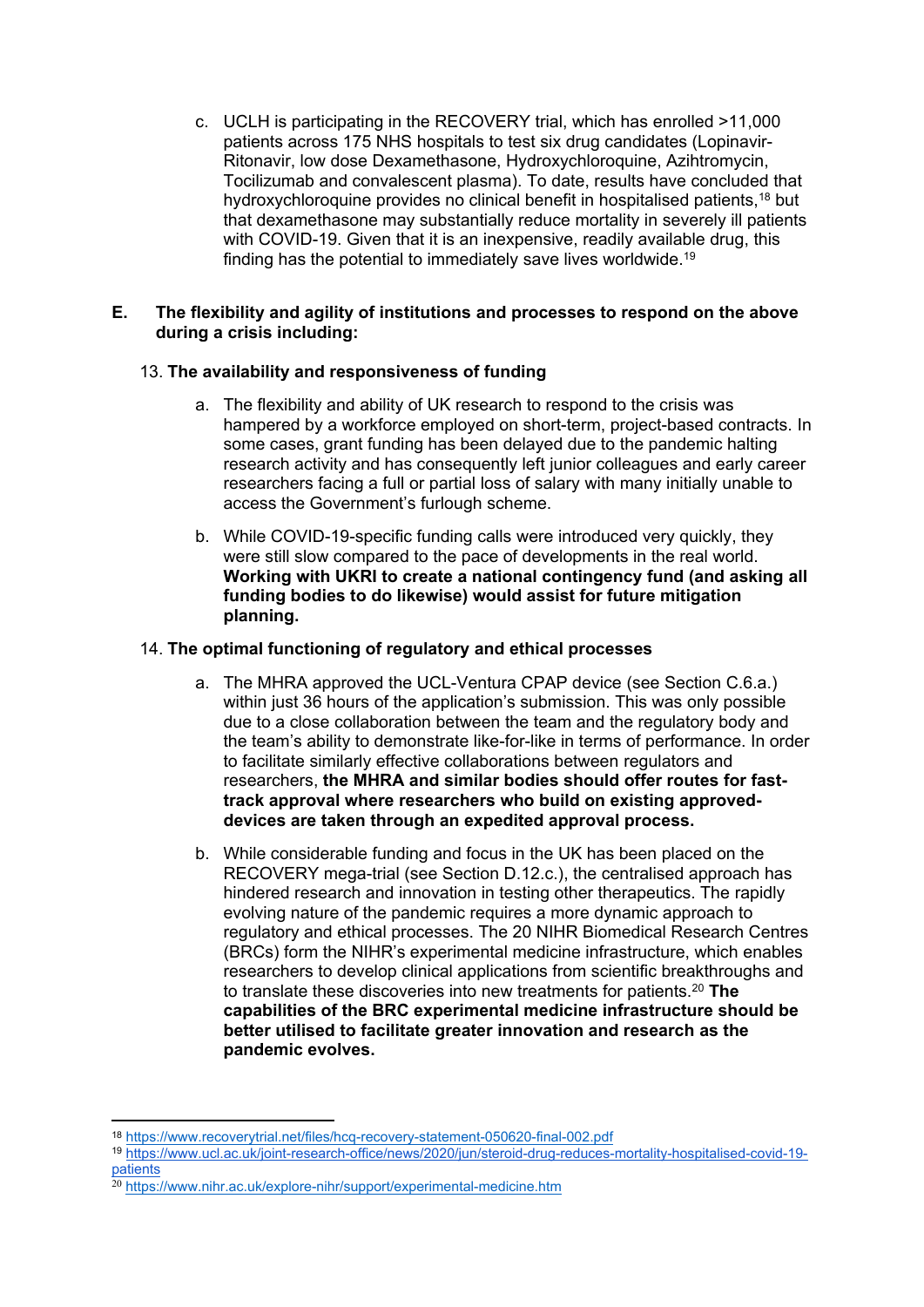- 15. **The availability and influence of scientific advice in all Government departments and public bodies- including by departmental Chief Scientific Advisers; and the extent to which decisions taken drew on that advice**.
	- a. The initial lack of transparency regarding SAGE membership and the evidence being used made it difficult to assess how decisions taken drew on scientific advice. Upon publication of the SAGE membership, we note that there is a lack of public health and frontline expertise. Given that COVID-19 is a novel disease, the experiences and insights from clinicians and clinical academics working on the frontline are crucial for informing decisions. As recommended in Section D.9.a., **Government departments and public bodies should draw on a multidisciplinary and diverse range of expertise, particularly from public health and frontline experts, when making decisions.**
	- b. **The Government should adopt an Open Science approach and ensure that all data generated should be open to the scientific and other communities to interrogate and use.**
- 16. Research teams and institutions, including those based at UCL, have proved to be very adaptable. For example:
	- a. The i-sense project (a collaboration between UCL, UCLH and four other universities)<sup>21</sup> has adapted existing tracking and diagnosis technologies to track Covid-19 using online search data, and build smartphone-connected diagnostics to provide faster test results and help identify infection hotspots.
	- b. INHALE has been evaluating 'molecular diagnostics' to identify the presence of pneumonia bacteria directly without the need for lab culture. Currently, INHALE is refocusing to investigate the secondary bacterial pneumonias that COVID-19 patients acquire.<sup>22</sup>
	- c. Dr Laura Shallcross (UCL Institute of Health Informatics) is leading the Vivaldi 1 and Vivaldi 2 studies to understand the burden and impact of COVID-19 in care homes.<sup>23</sup> The studies are building on existing collaborations with an independent health care provider and are now working with the DHSC and NHS Data Foundry. This represents a valuable example of how pre-existing studies can be adapted to the needs arising from the pandemic. Similarly, UCL's Institute of Health Informatics has used data previously collected by Flu Watch to study seasonal coronavirus infections in the UK prior to COVID-19.<sup>24</sup>

### **F. The capacity to manufacture and distribute testing, diagnostics, therapeutics and vaccines (including both the standing capacity and capacity that is able to be mobilised)**

17. From February-May 2020, lack of capacity and stringent testing guidelines meant that most infections in the community went undetected. The centralised approach adopted (outlined in Section E.14.a.) was also a major contributor to the lack of

23 [https://www.ucl.ac.uk/health-of-public/response-covid-19/ucl-covid-19-research/case-study-burden-and-impact](https://www.ucl.ac.uk/health-of-public/response-covid-19/ucl-covid-19-research/case-study-burden-and-impact-covid-19-care-homes)[covid-19-care-homes](https://www.ucl.ac.uk/health-of-public/response-covid-19/ucl-covid-19-research/case-study-burden-and-impact-covid-19-care-homes)

<sup>21</sup> <https://www.i-sense.org.uk/interview-i-sense-professor-deenan-pillay>

<sup>22</sup> <https://www.ucl.ac.uk/news/2020/apr/real-time-pneumonia-test-covid-19-patients-aiding-faster-therapy>

<sup>&</sup>lt;sup>24</sup> <https://wellcomeopenresearch.org/articles/5-52>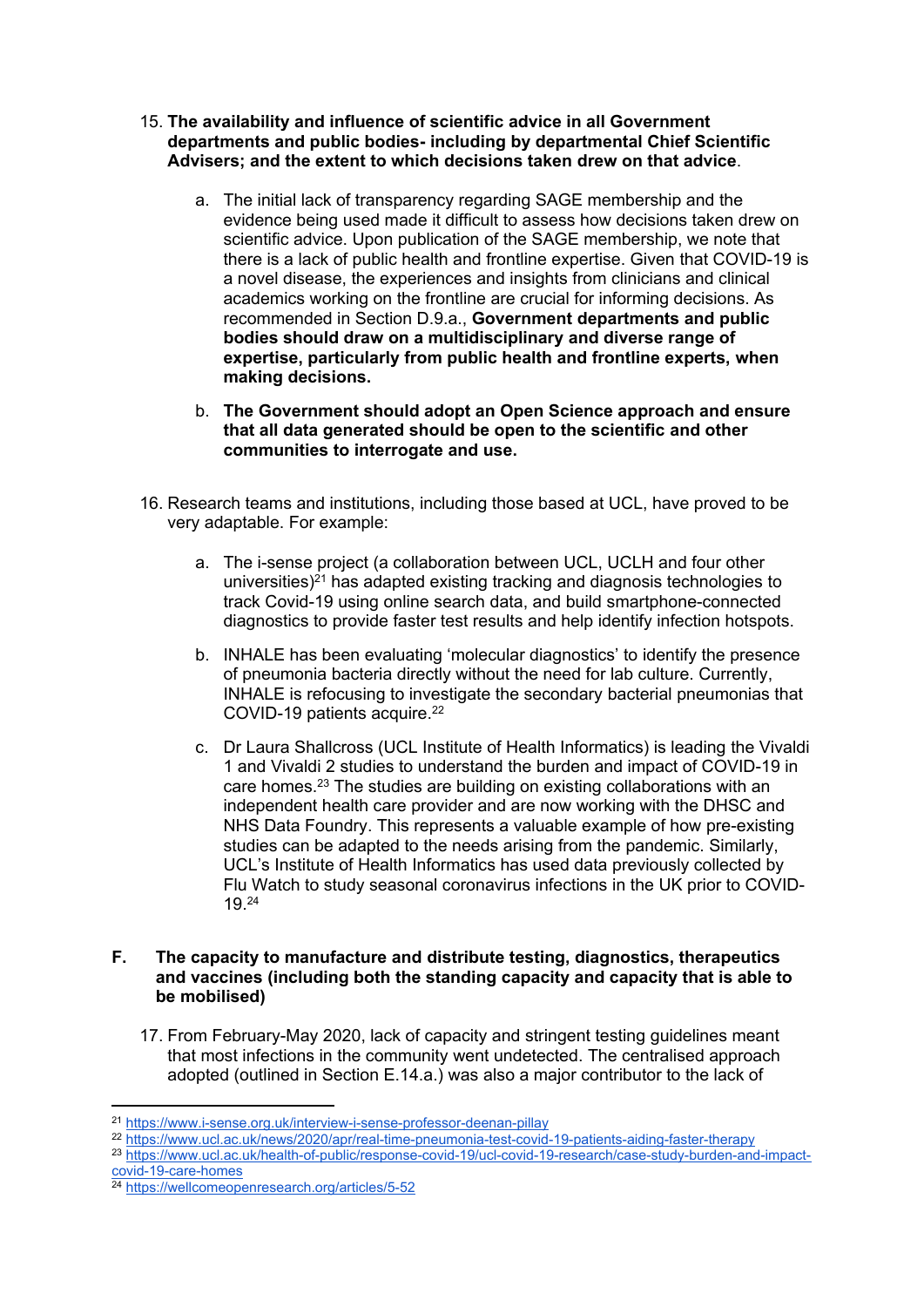testing capacity. PHE did not have enough testing kits or PCR machines, a fact demonstrated by multiple requests made by PHE to UCL, amongst other universities, to donate equipment and PCR plates. Meanwhile, several commercial enterprises developed and mass produced COVID-19 specific testing that received Emergency Use Authorization from the FDA  $25$ 

18. It is not clear why some of these commercial assays were not validated early on. The Francis Crick Institute, of which UCL is a founding partner, is one of the very few research centres that has been allowed to perform testing but only at a late stage.<sup>26</sup> **A more flexible and pragmatic approach to testing is needed** whereby PHE rapidly validates commercially available tests and outsources as much testing as possible to private labs and academic institutions following accreditation and establishment of appropriate protocols.

### **G. The capturing, during the crisis, of data of the quantity and quality needed to inform decisions made during the crisis and to maximise learning afterwards**

- 19. Current data analysis is retrospective due to health data not being fully integrated electronically. There is an opportunity to **accelerate integration of electronic health care records and enable such data to be pooled rapidly in an emergency pandemic situation**.
- 20. There is a dearth of evidence and a lack of infrastructure to capture data needed to understand the behaviours associated with viral transmission.<sup>27</sup> **We need the means to collect data about behaviours and basic descriptive data.**
- 21. The DECOVID project exemplifies a large-scale collaboration, including UCLH, the Alan Turing Institute, UCL, University Hospitals Birmingham and King's College London. DECOVID will create a scalable data repository and data analytics centre providing clinicians with real-time actionable intelligence into patient care and operational planning during the COVID-19 pandemic.<sup>28</sup>
- 22. UCL is playing a leading role in promoting knowledge exchange throughout the pandemic and is committed to open dissemination. UCLB, part of UCL Innovation & Enterprise, won the 'Knowledge Exchange External Initiative of the Year' award for their successful global dissemination of the design and manufacturing instructions for the UCL-Ventura breathing aid (see Section C.6.[a\)](#page-2-0) through e-lucid, UCLB's online licensing platform.<sup>29</sup>
- **H. The mechanisms for communication of scientific evidence internationally, within national governments and with the public:**

# 23. **The handling of conflicting scientific opinions**

a. Persistent disciplinary silos and barriers to knowledge transfer have become all the more pressing during the pandemic. **The DHSC supports Policy Research Units in Universities throughout England which are provided**

<sup>25</sup>[https://www.fda.gov/medical-devices/emergency-situations-medical-devices/emergency-use](https://www.fda.gov/medical-devices/emergency-situations-medical-devices/emergency-use-authorizations#coronavirus2019)[authorizations#coronavirus2019](https://www.fda.gov/medical-devices/emergency-situations-medical-devices/emergency-use-authorizations#coronavirus2019)

<sup>26</sup>[https://www.crick.ac.uk/news/2020-04-02\\_francis-crick-institute-and-uclh-develop-covid-19-testing-service-for](https://www.crick.ac.uk/news/2020-04-02_francis-crick-institute-and-uclh-develop-covid-19-testing-service-for-patients-and-nhs-staff)[patients-and-nhs-staff](https://www.crick.ac.uk/news/2020-04-02_francis-crick-institute-and-uclh-develop-covid-19-testing-service-for-patients-and-nhs-staff)

<sup>27</sup> West R, Michie S, Rubin GJ, Amlot R (2020) Applying principles of behaviour change to reduce SARS-CoV-2 transmission. Nature Human Behaviour, 4, 451–459.

<sup>28</sup> <https://www.ucl.ac.uk/health-informatics/covid-19-and-institute-health-informatics>

<sup>29</sup> <https://covid19research.uclb.com/product/ucl-cpap>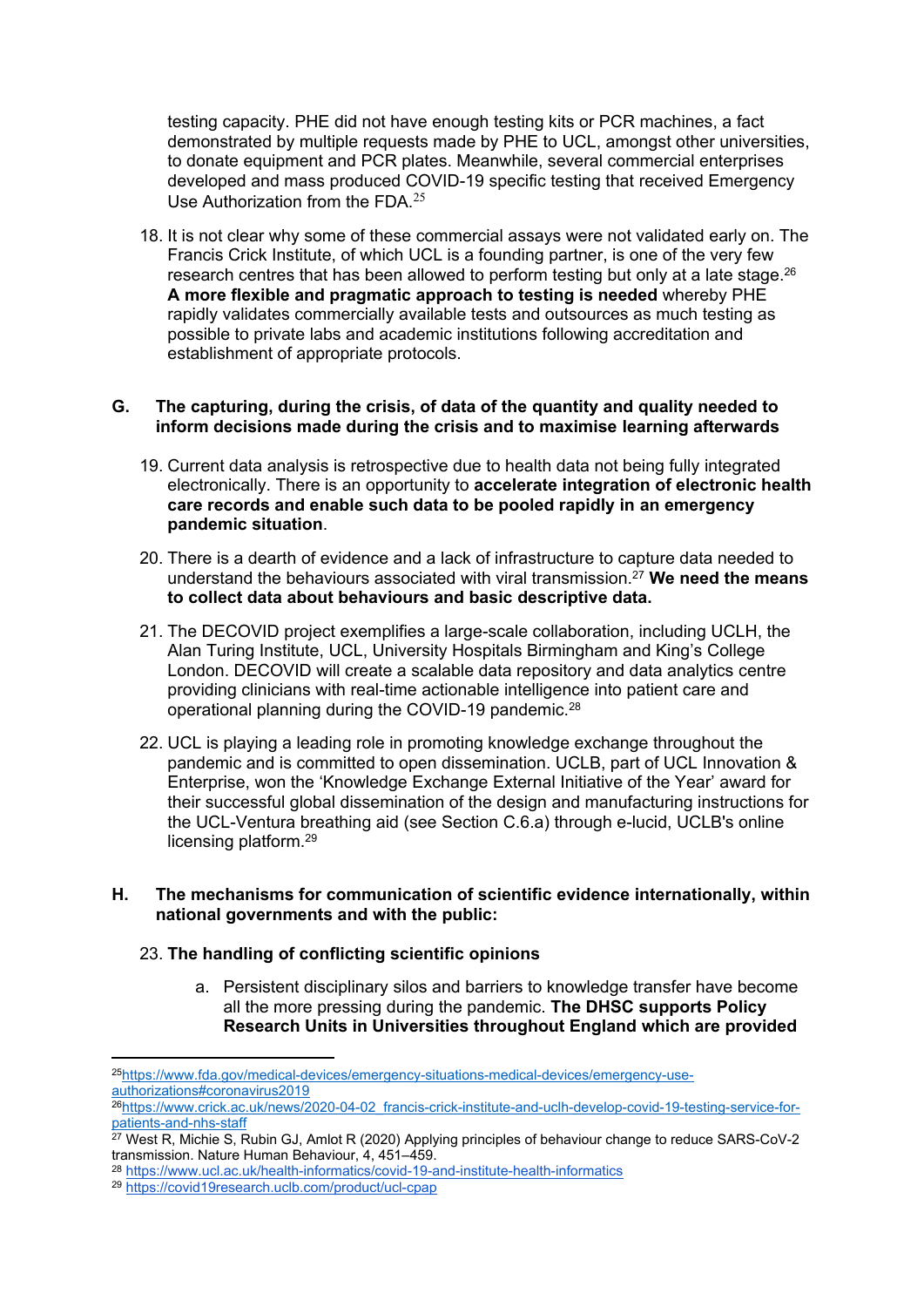#### **with funding to provide rapid response and data syntheses - more use could have been made of this investment.**

- b. We applaud the initiative of the International Network for Government Advice (INGSA) (founded by Sir Peter Gluckman, Visiting Professor in the Department of Science, Technology, Engineering and Public Policy (STEaPP) at UCL) in creating an information hub to aggregate and share the resources and discussions relating to how science advice and evidence functions in emergencies.<sup>30</sup> **Further initiatives of this kind would help support evidence consumers in a rapidly changing situation.**
- 24. Advising structures, such as SAGE, can increase their transparency and ensure that expertise is acknowledged. **Live-streaming committee meetings or releasing meeting minutes, as is already done in Select Committee oral evidence sessions, would facilitate greater transparency**.
- 25. While the volume of research published has been enormous, early analyses suggest that female academics are posting fewer preprints and starting fewer research projects than their male peers.<sup>31</sup> As these effects will compound as lockdowns persist, **universities and funders should take steps to mitigate gender disparities as quickly as possible to avoid furthering issues of diversity in academia.**

# **I. The UK's readiness for future outbreaks**

# 26. **The National Risk Register**

- a. The political nature of the national risk registers,<sup>32</sup> compounded by short electoral cycles, which lead to politicians focusing more on short-term issues, contributed to lack of preparedness for managing the COVID-19 pandemic. **Risk registers should be produced largely outside the political process**. There should be a **partnership between experts and policymakers, and also diverse ranges of groups**, for example key workers, so their interests are included in both identifying risks and planning responses.
- b. The UK could **learn from how other countries are analysing risks and planning for them**, particularly the countries who were most affected by SARS and thus handled COVID-19 with more emergency.
- 27. The scenario for a major pandemic was consolidated by a number of sources from 2003-2009.<sup>33</sup> The Government's approach during the current pandemic to managing daily developments suggests that there has been little recognition of the plans and procedures developed previously. Additionally, no recommendations from Dame Deirdre Hines' independent review<sup>34</sup> of the UK Government's preparedness and management of the H1N1 pandemic have been implemented. **To prepare for future outbreaks, the Government must ensure that there are appropriate emergency plans in place which can be rapidly implemented when necessary.**

<sup>30</sup> <https://www.ingsa.org/covid/>

<sup>31</sup> <https://www.nature.com/articles/d41586-020-01294-9>

<sup>32</sup> [https://theconversation.com/coronavirus-governments-knew-a-pandemic-was-a-threat-heres-why-they-werent](https://theconversation.com/coronavirus-governments-knew-a-pandemic-was-a-threat-heres-why-they-werent-better-prepared-136857)[better-prepared-136857](https://theconversation.com/coronavirus-governments-knew-a-pandemic-was-a-threat-heres-why-they-werent-better-prepared-136857)

<sup>33</sup>Smith, R.D., M.R. Keogh-Brown, T. Barnett and J. Tait 2009. The economy-wide impact of pandemic influenza on the UK: a computable general equilibrium modelling experiment. British Medical Journal 339, b4571: 1-7. <sup>34</sup> [https://www.gov.uk/government/publications/independent-review-into-the-response-to-the-2009-swine-flu](https://www.gov.uk/government/publications/independent-review-into-the-response-to-the-2009-swine-flu-pandemic)[pandemic](https://www.gov.uk/government/publications/independent-review-into-the-response-to-the-2009-swine-flu-pandemic)